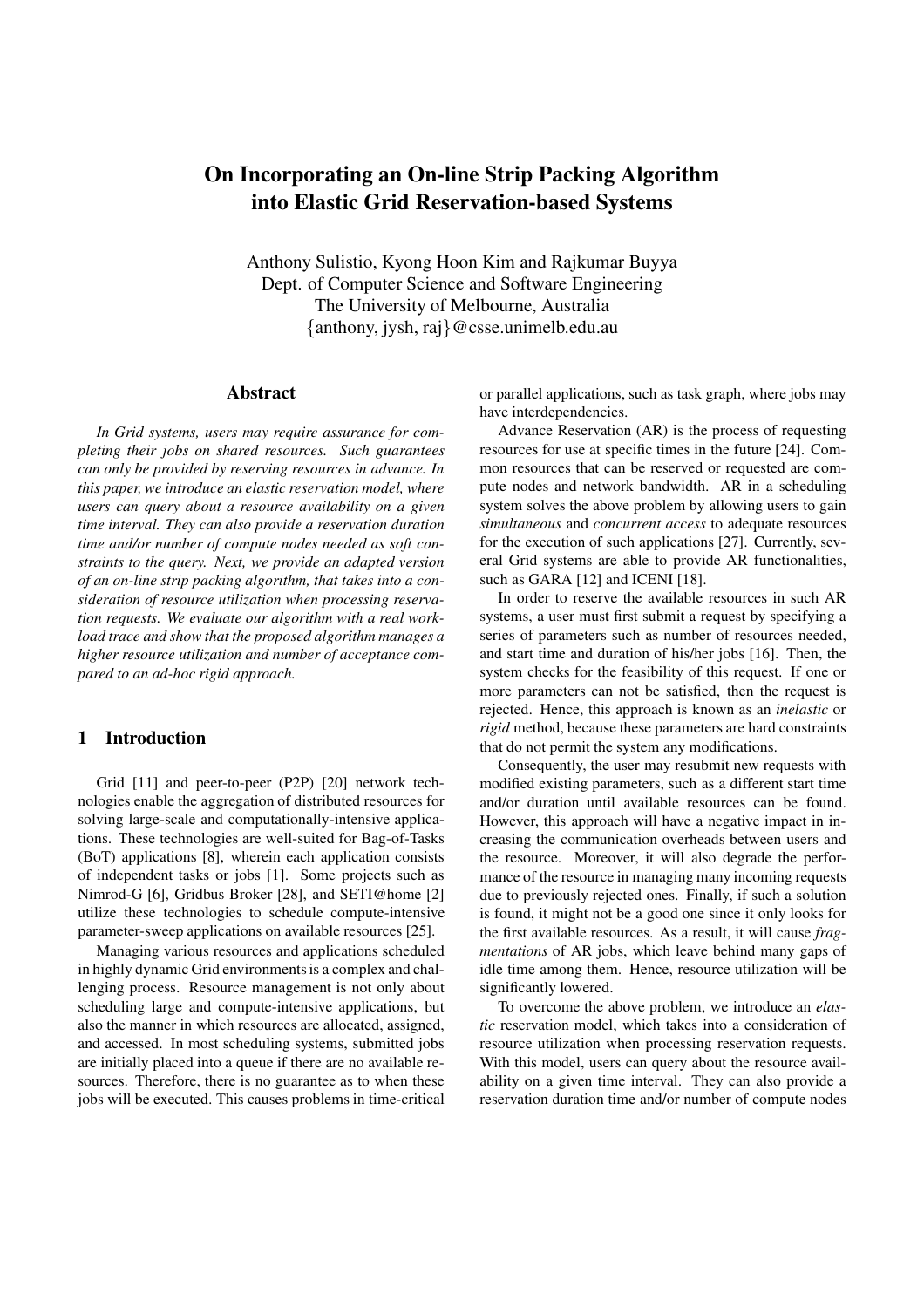(CNs) needed as soft constraints to the query. Then, the resource will give the users an offer and/or a list of alternative ones if these constraints can not be met. This approach allows a flexibility to the users to *self-select* or choose the best option in reserving their jobs according to their Quality of Service (QoS) parameters. We adapted an existing on-line strip packing algorithm [9, 17] for this approach.

The rest of the paper is organized as follows. Section 2 describes an overview of the proposed elastic AR model. Section 3 explains the on-line strip packing algorithm in more details. This algorithm is then evaluated in Section 4 on a real workload trace. Section 5 mentions related work whereas Section 6 concludes the paper and suggests some further work to be done.

# **2 Elastic Advance Reservation Model**

#### 2.1 User

In order to reserve compute nodes (CNs) in a resource, a user needs to submit a reservation request. However, before making a request, the user can query about it to increase the chance of getting accepted. This query operation is defined as  $queryReserv(t_i_s, t_i_e, dur?, numCN?)$ , where  $t_i$  denotes the earliest starting time interval,  $t_i$  denotes the latest ending time interval, dur denotes the reservation duration time,  $numCN$  denotes the number of CNs to be reserved respectively. The "?" sign indicates that this attribute is optional one.

Upon receiving the  $queryReserv()$  operation, the resource will find a solution or an offer that satisfies both  $dur$  and  $numCN$  constraints. Otherwise, these parameters are treated as soft constraints and a list of alternative offers are given. The list is defined as  $of ferList$ [ ] = {  $offer(t_s, t_e, numCN)$  + }, where  $t_s$  denotes start time,  $t_e$  denotes end time, and  $+$  denotes one or more occurrences of this tuple. These offers are temporary results generated from this  $queryReserv()$  operation. Hence, the user needs to select an offer and to send a  $reserv(t_s, t_e, numCN)$ operation for a guarantee. Note that in this paper, we solely focus on reserving CNs as the type of resource. Moreover, ? and + signs are borrowed from a W3C recommendation on XML [4].

Figure 1 shows an example of existing reservations, represented as a time-space diagram, in a resource. When a new query from *User5* arrives, i.e.  $queryReserv(11, 16, 2, 2)$ , the resource checks for any available nodes within [11, 16] time interval. It founds a solution, which is of  $fer(13, 15, 2)$ , that satisfies both  $dur$ and  $numCN$  constraints. Then, the user sends a reservation request, i.e.  $reserv(13, 15, 2)$ , to accept this offer.



**Figure 1. An example of elastic AR with 3 nodes. A dotted box denotes a new request.**



**Figure 2. Overall resource model that supports elastic reservation model.**

#### 2.2 Resource

Figure 2 shows an open queueing network model of a resource applied to our work. In this model, there are two queues: one is reserved for AR jobs while the other one is for parallel and independent jobs. Each queue stores jobs waiting to be executed by one of  $P$  independent CNs. All CNs are connected by a high-speed network. The CNs in the resource can be homogeneous or heterogeneous. In this paper, we assume that a resource has homogeneous CNs, each having same processing power, memory and hard disk.

In this model, each resource has a Reservation System (RS), which is responsible for handling reservation queries and requests. When a resource receives a reservation query or request, it searches for availability. More specifically, the RS checks the data structure for this request. Therefore, the primary role of the data structure is to store and to update the information about CNs' availability as time progresses. Then, a resource scheduler is responsible for managing incoming jobs and assigning them to available CNs.

#### 2.3 Data Structure

A well-designed data structure provides the flexibility and easiness in implementing various algorithms. Hence, some data structures are tailored to specific applications, e.g. a tree-based data structure is commonly used for ad-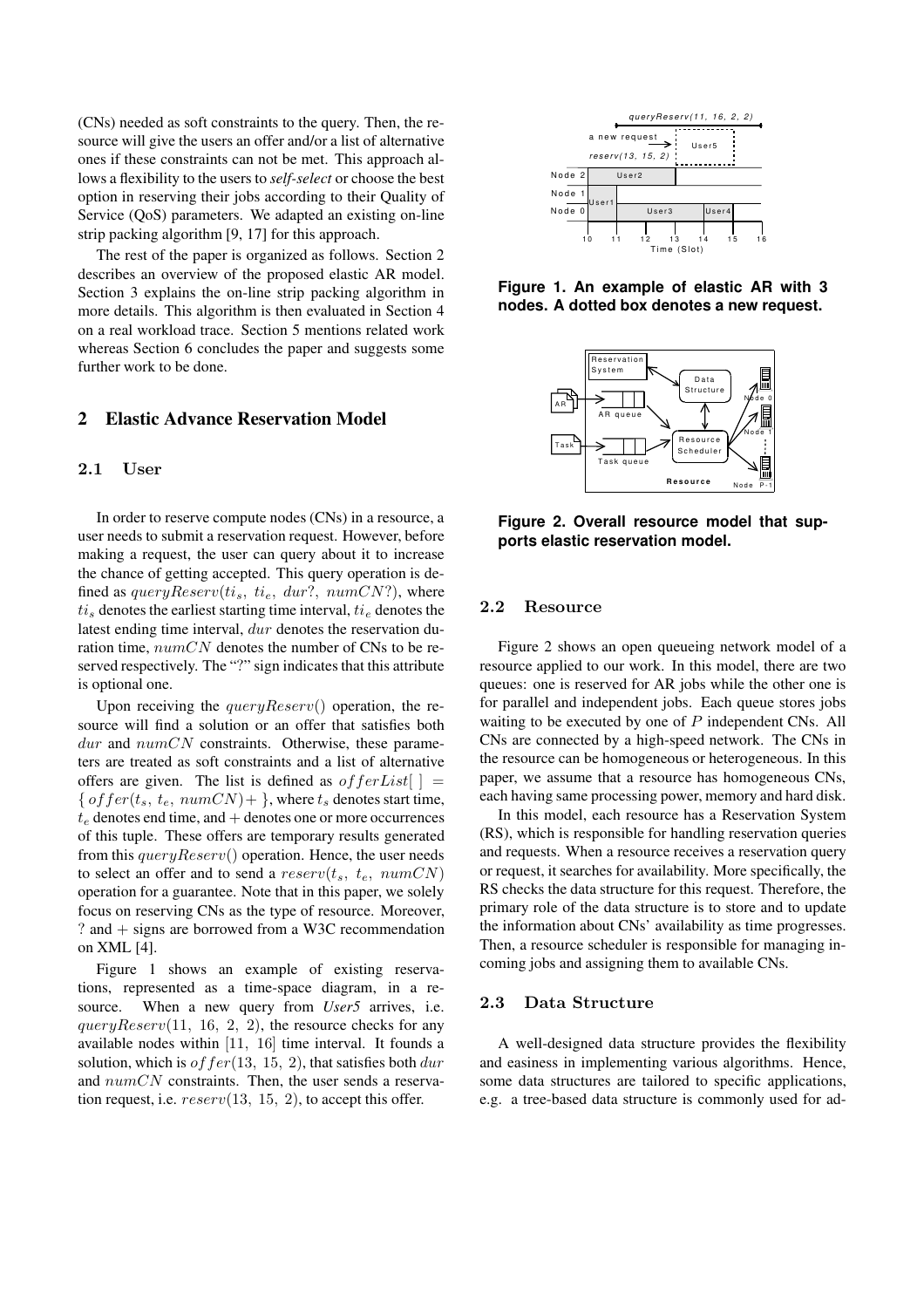

**Figure 3. A representation of storing reservations** with a sorted queue and  $\delta = 1$ .

mission control in network bandwidth reservation [5, 29].

For our model, we use an array-based structure for administering reservations efficiently, as shown in Figure 3. It is a *time-slotted* structure, where each slot contains rv, the number of already reserved CNs, and a linked list for storing reservations that start at this time. Thus, it partitions dur into slots based on a fixed time interval  $\delta$ . If dur spans multiple slots, rv on each of them is updated accordingly. Figure 3 shows how reservations are stored with a sorted queue and  $\delta = 1$  time interval, by using the example described in Figure 1. For enabling a fast  $O(1)$  access to a particular slot, we use the following formula:

$$
i = \left\lceil \frac{t}{\delta} \right\rceil \mod M \tag{1}
$$

where  $i$  is the slot index,  $t$  is the request time (in minutes), and M is the number of slots in the data structure. Note that in order not to overlap reservation from different months, we assume that no reservations are made more than one month in advance. As a result, the data structure can be reused for the next month interval. Hence, it is only going to be built once in the beginning.

#### 2.4 Cost

As mentioned previously, in this model we differentiate jobs based on whether they are using AR or not. Therefore, the costs for executing these jobs would also be different. For non-AR jobs, we calculate the running cost as

$$
Cost = dur * numCN * bcost
$$
 (2)

where *bcost* is the base cost of running a job at one time unit. Intuitively, the cost for jobs that use AR will incur higher due to the privilege of having guaranteed resources at a future time. Hence, the running cost for AR jobs is charged based on the number of reserved slots in the data structure. More precisely,

$$
Cost_{AR} = numSlot * numCN * bcost_{AR} \qquad (3)
$$

where  $numSlot$  is the total number of reserved slots, and  $bcost_{AR}$  is the cost of running the AR job at one time slot. Thus,  $bcost_{AR} = \tau * bcost * \delta$ , where  $\tau$  is a constant factor  $(\tau > 1)$  to differentiate the pricing.

#### **3 On-line Strip Packing Algorithm**

In this section, we describe how to generate suitable offers for AR requests, by using an adapted on-line strip packing (OSP) algorithm for our elastic model. Since no prior knowledge of AR arrivals is given, the proposed OSP algorithm focuses on finding a solution or alternative offers for each request. Hence, OSP aims to increase resource utilization and to reduce fragmentations. This problem is similar to a strip packing problem, where rectangles are coming in and it is trying to minimize the height of rectangles packed on one bin. Applying this problem to our model, an AR request represents a rectangle of which width and height are numCN and dur respectively.

Algorithm 1 shows the proposed OSP algorithm for each AR request. If the request does not specify any duration time, then OSP sets the *dur* parameter to be  $\delta$  by default (line 4). Similarly,  $numCN = 1$  if the value of  $numCN$  is not given (line 5). If both parameters are specified in the request, the OSP algorithm considers them as hard constraints and aims to find a solution. Otherwise,  $dur$  and  $numCN$ are treated as soft constraints and OSP only gives a list of suitable offers. The boolean variable needSol is used to notify such a case (line 1–3).

After getting these constraints, OSP obtains a list of consecutive slots from the data structure within  $[t_i, t_{i_e}]$  interval (line 8). We define a *consecutive* slot to be a sequence of slots with the same number of  $freeCN$ , i.e.  $maxCN - slot.rv$ , where  $maxCN$  with the maximum number of CNs. Thus, it reduces the total number of slots needed for searching available CNs. Then, OSP ranks them in an increasing order of  $freeCN$  (line 10), so that  $indexRank[i]$  indicates the index of a slot with the  $(i + 1)$ th low  $freeCN$  in  $slotList$ . It follows such that

$$
slotList[iA].freeCN \leq slotList[iB].freeCN
$$

where  $iA = indexRank[i], iB = indexRank[i+1],$  and  $i = 0, \ldots, size - 1.$ 

Since OSP searches for a possible reservation based on  $indexRank[ ]$  (line 12–13), it targets at a slot which represents a local minima, such that  $freeCN$  at this point becomes all busy in a best scenario. However, the local minima still needs to pass the  $numCN$  parameter (line 14). Then, OSP tests for the *dur* or ts (total slots needed) constraint (line 15–42). The current slot is expanded to the left as long as previous slots satisfy the  $numCN$  constraint (line 19–27). Likewise, the slot is expanded to the right side if more slots are needed (line 28–36). Next, this slot and the expanded ones are grouped to become a new offer. Subsequently, this offer is added to *of ferList* (line 37–38).

This offer is within [head, tail] slot interval in the data structure and has  $minCN$  free CNs. If the total number of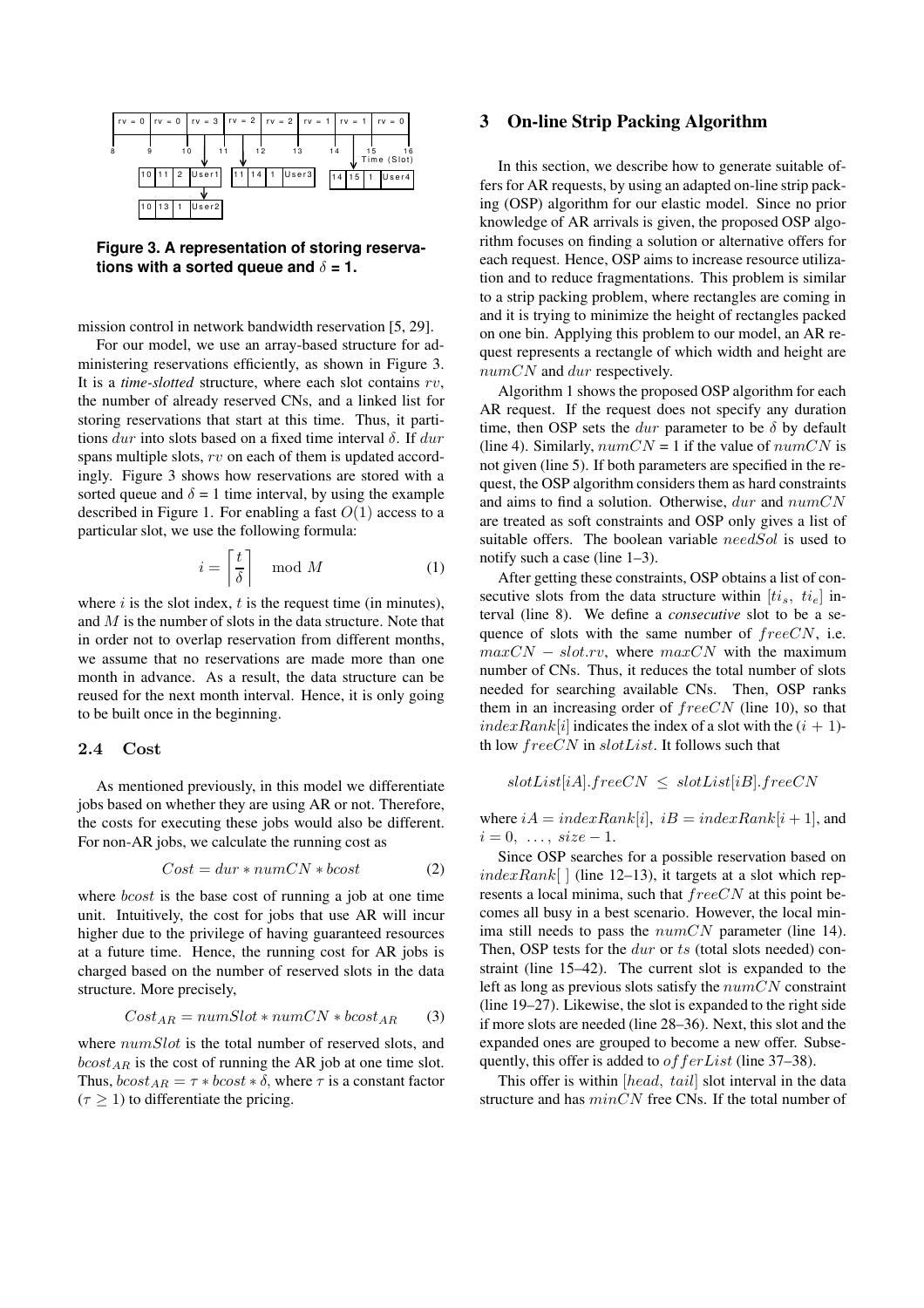**Algorithm 1**: The OSP algorithm for an elastic AR model.

```
Input: queryReserv(t_i_s, t_i_e, dur, numCN)Output: of ferList[ or a list of offers, including a
           solution (if found)
1 if (dur \neq \phi) and (numCN \neq \phi) then
2 needSol \leftarrow true;3 else needSol \leftarrow false;// initialize with a default value
4 if (dur == \phi) then dur \leftarrow \delta;
5 if (numCN == \phi) then numCN \leftarrow 1;
6 of ferList[\ \ \leftarrow \ \phi;7 ts \leftarrow get\_total\_slot(dw); // total slots needed
8 slotList[\ ] \leftarrow \ find\_consecutive\_slot(t_i, t_i);
9 size \leftarrow get size(slotList); // size of list
   // rank slotList[ ] in the increasing order
   // of freeCN and returns its indices
10 indexRank[] \leftarrow get sorted_index(slotList[]);// a loop to search for offers
11 for (i = 0) to (size - 1) do
12 index \leftarrow indexRank[i]; // current index
13 slot \leftarrow slotList/index; // current slot
      // skips the rest and increments i14 if (slot.freeCN < numCN) then continue;
15 head \leftarrow indexRank[i]; // starting index
16 tail \leftarrow indexRank[i]; // ending index
17 totSlot ← slot.numSlot; // total slot found18 minCN \leftarrow slot-freeCN; // lowest freeCN// look at previous slots (left side)
19 for (l = index - 1) to (l \ge 0) do // decrement
20 freeCN \leftarrow slotList[l].freeCN;
21 if (freeCN < numCN) or (totSlot \geq ts) then
22 break;
23 end
24 head \leftarrow l; // starts from this slot
25 totSlot \leftarrow totSlot + slotList[l].numSlot;26 minCN \leftarrow min(freeCN, minCN);27 end
      // look at next slots (right side)
28 for (r = index + 1) to (r \leq size - 1) do
29 freeCN \leftarrow slotList[r].freeCN;
30 if (freeCN < numCN) or (totSlot \ge ts) then
31 break;
32 end
33 tail \leftarrow r; // ends until this slot
34 \downarrow \text{tot}Slot \leftarrow \text{tot}Slot + slotList[r].numSlot;
35 minCN \leftarrow min(freeCN, minCN);36 end
37 of fer \leftarrow make\_offer(head, tail, totSlot, minCN);38 of ferList[ \ ] \leftarrow add\_offer(offerList[ \ ], offer);// found a solution
39 if (totSlot \ge ts) and (needSol == true) then
40 \qquad \qquad of ferList[\ ] \leftarrow \text{found } sol(offer, \text{offerList}[]);41 \not\phantom{a} \qquad \qquad \text{needSol} \leftarrow \text{false}; \quad \text{break};42 end
43 end
44 of ferList[ \rightarrow set\_cost(offerList[ ]):45 return of ferList[ ];
```
slots, totSlot, from this offer meets the ts and needSol objectives, then it is marked as a solution (line 39–42). Moreover, the found sol() function moves this offer to the top of the list to become the first choice (line 40). The order of offers in the list can be sorted based on policies of the resource. Once all offers have been created, OSP applies the total cost to them (line 44).

As a result, the OSP algorithm returns a solution and/or a list of offers for the given reservation request. Then, the user decides or *self-selects* one of these offers according to his/her QoS parameters. Moreover, the user is given the flexibility to reduce  $dur$  and/or  $numCN$  of an offer. Overall, the time complexity for this OSP algorithm is  $O(n^2)$ where  $n$  is the number of consecutive slots.

## **4 Performance Evaluation**

In order to evaluate the performance of our proposed algorithm, i.e. an On-line Strip Packing (OSP) algorithm, we compare it to a First Fit (FF) algorithm. Moreover, we introduce a Rigid algorithm as a base comparison. The FF algorithm only looks for the first available CNs within a given time interval, whereas the Rigid algorithm treats  $t_i$ , dur and  $numCN$  as hard constraints. Therefore, if no solution is found, then the Rigid algorithm will reject the request. Note that only the OSP algorithm provides a list of offers for this experiment.

For scheduling and running jobs, we incorporate First Come First Serve (FCFS) and Easy Backfilling (BF) [19] policy into the above algorithms. Hence, we combine FF and Rigid algorithm with both FCFS and BF respectively, and OSP algorithm with BF only. Moreover, all of them use the same data structure with  $\delta = 5$  minutes, and has a fixed interval length of 30 days. Finally, we set  $boost = $0.05$  per minute and  $\tau = 4$ .

We carried out the performance evaluation by using simulation, because we need to conduct *repeatable* and *controlled* experiments that would otherwise be difficult to perform in real Grid testbeds. Therefore, we use GridSim toolkit [26] by simulating a cluster with  $maxCN = 64$ .

## 4.1 Experimental Setup

We use a workload trace of the San Diego Supercomputer Center (SDSC) Blue Horizon obtained from the Parallel Workload Archive [10]. This trace is chosen because it represents a large number of jobs and contains a mixture of single and parallel jobs. Note that we only simulate the first 2-weeks period of the trace, which is approximately 3200 jobs, since the original trace was recorded over a two-year period. We selected 30% of these jobs to use reservation. Several modifications have also been made to this trace, as mentioned below: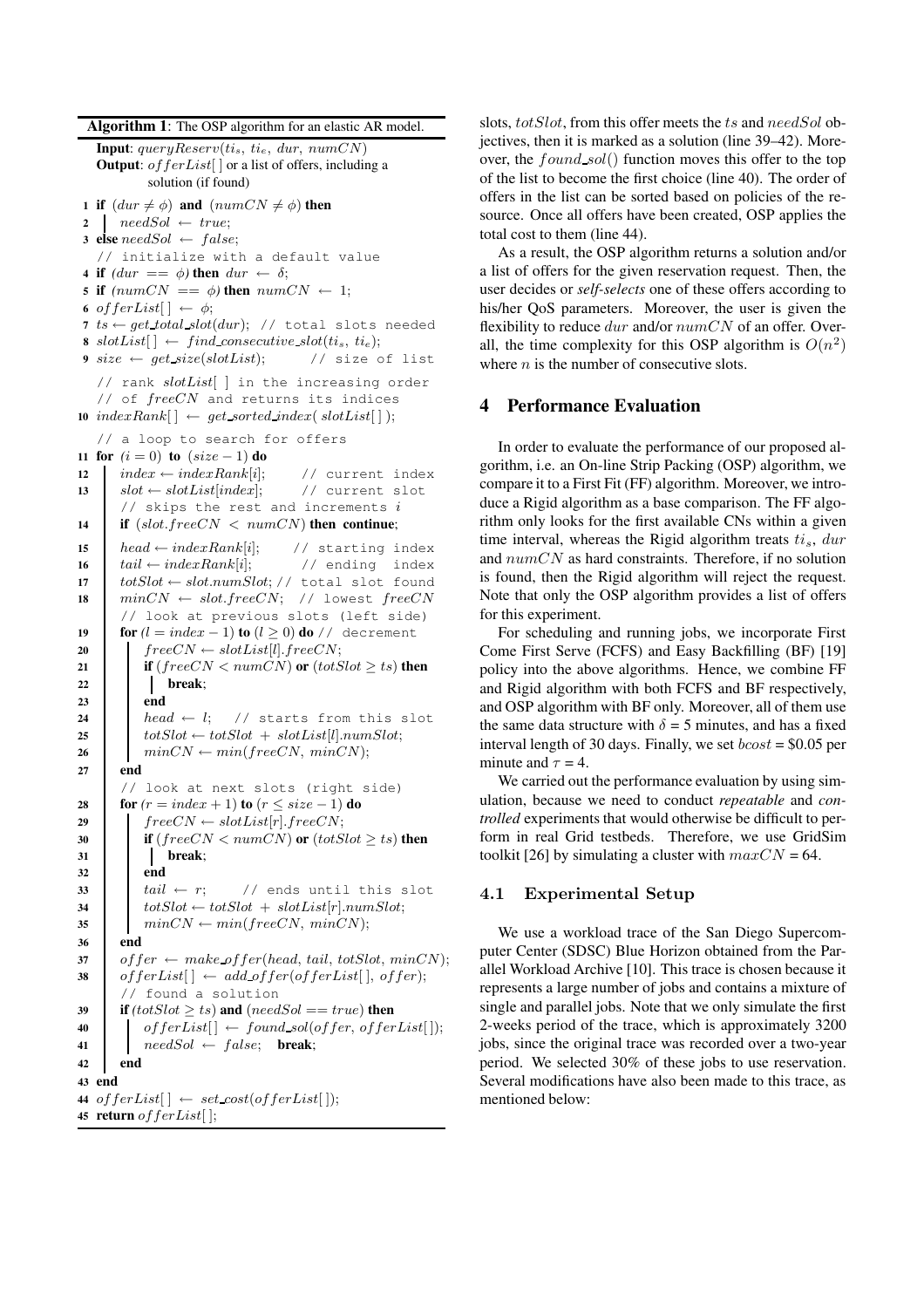- If a job requires more than the total CNs of a resource, we set this job to the maximum number of CNs.
- A request's starting time is rounding up to the nearest time interval. For example, if a job requests to start at time 01:03:05 (hh:mm:ss), then it will be moved to time 01:05:00.
- A job duration time is within [4 minutes, 28 days]. We limit the maximum duration time to prevent overlapping reservations from different months. Hence, the data structure can be reused and built only once.

For the evaluation, we are investigating: *(i)* the effects of having an elastic AR model, which include the average resource utilization, the average revenue generated for running AR jobs, and the number of rejection for reserving these jobs; *(ii)* the impact of such model to non-AR jobs, where we measure the average waiting time they spent in a queue; and *(iii)* the degree of such flexibility offered to AR jobs, where we vary the following parameters:

- book-ahead time,  $b_t$ , where it is the time difference between  $t_i$  and the job starting time  $t_s$  as stated in the trace. In the experiment, we use  $b_t \in \{1, 5, 10\}$  hours *prior* to  $t_s$ .
- search limit time,  $sl_t$ , where it is the time added to the ending time interval. In the experiment, we use  $sl_t \in \{0, 1, 2, 4, 6, 8, 10, 12\}$  hours.
- $\bullet$  time interval,  $ti$ , where it is the time period where a job needs to be reserved. We define the starting time interval,  $t_i = b_t + t_s$ , and the ending time interval,  $ti_e = ti_s + dur + sl_t.$

## 4.2 The User's Selection Policy

As mentioned earlier, a user sends a reservation query to a resource, and receives a list of offers,  $offerList$ []. Algorithm 2 shows a selection policy of the user when no solutions are found (line 1–8). The user is willing to accept an offer by reducing the initial  $dur$  and  $numCN$  values, by up to a half or  $\delta$  and 1 respectively (line 1–2). Hence, the list is sorted in decreasing order based on the duration time, i.e. from the longest to the shortest duration time (line 3). Then, each offer in the list is checked against  $minDur$  and  $minCN$  (line 4–7). If no suitable offers are found, then the user rejects all of them (line 8).

Note that this selection policy is overly simplified and might not be feasible in real Grid applications. However, we do this in order to demonstrate the elasticity of the proposed model and the effectiveness of the OSP algorithm.

| <b>Algorithm 2:</b> The selection policy of a user.               |                                                                                                                                                                                                |  |  |                             |  |  |
|-------------------------------------------------------------------|------------------------------------------------------------------------------------------------------------------------------------------------------------------------------------------------|--|--|-----------------------------|--|--|
| <b>Input:</b> of ferList $\vert \cdot \vert$ or a list of offers  |                                                                                                                                                                                                |  |  |                             |  |  |
|                                                                   | $1 \text{ minDur} \leftarrow \text{ max}(dur / 2, \delta);$                                                                                                                                    |  |  |                             |  |  |
| $2 \text{ minCN} \leftarrow \text{max}(\text{numCN}/2, 1);$       |                                                                                                                                                                                                |  |  |                             |  |  |
| 3 of ferList $[ \ ] \leftarrow sort\_decreasing(offerList[ \ ]);$ |                                                                                                                                                                                                |  |  |                             |  |  |
| 4 for $(i = 0)$ to $(size - 1)$ do                                |                                                                                                                                                                                                |  |  |                             |  |  |
|                                                                   | $\begin{tabular}{ll} $\textbf{5}$ & $offset = \textit{of} \textit{ferList}[i];$ \\ $\textbf{6}$ & $\textbf{if} $ is\_suitable (offer, \textit{minCN}, \textit{minDur}) == true$ \end{tabular}$ |  |  |                             |  |  |
|                                                                   |                                                                                                                                                                                                |  |  |                             |  |  |
| then return $offer$ ;                                             |                                                                                                                                                                                                |  |  |                             |  |  |
| 7 end                                                             |                                                                                                                                                                                                |  |  |                             |  |  |
| 8 return $\phi$ :                                                 |                                                                                                                                                                                                |  |  | // no suitable offers found |  |  |

#### 4.3 Experimental Results

Figure 4 shows the effects of having an elastic AR model on the average resource utilization. The result of this figure is influenced by the choice of a good scheduling policy, where BF manages to perform much better than FCFS. Moreover, having a degree of flexibility in reservation requests allows an additional improvement in most cases. As expected, Rigid+BF performs worse than FF+BF and OSP+BF overall, because it treats the input parameters as hard constraints. Hence,  $b_t$  and  $sl_t$  do not have any effects on the Rigid+BF algorithm.

OSP behaves slightly worse to FF for  $b_t = 1$  hour since the starting time interval  $t_i$  is too short to make any improvements for the resource utilization. However, when  $sl_t \geq 6$  hours, the performance of OSP is improving, and on average OSP performs better than FF for  $b_t = \{5, 10\}$ .

Figure 5 looks at the resource utilization in more details, as it shows the total consumption of CNs for the entire duration. FF+BF and Rigid+FCFS, as shown in Figure 5 (a) and (c) respectively, fluctuate frequently throughout. This condition can be interpreted as having too many fragmentations. In contrast, OSP+BF manages fragmentations better since AR jobs are assigned to slots within a local minima of free CNs, as displayed in Figure 5 (b).

As a result, jobs that require many CNs have a higher probability of being accepted compare to FF+BF and Rigid+FCFS. Moreover, with an elastic model, users can reduce  $numCN$  and/or dur values according to Algorithm 2. Thus, OSP has the lowest number of rejection as  $sl_t$  increases, as mentioned in Figure 6.

Figure 7 shows that by allowing users to select an alternative offer if no solutions are found, this approach reduces the total number of rejection around 13.50%  $(b_t = 5, sl_t = 0)$  to 77.22%  $(b_t = 10, sl_t = 12)$ . Hence, this result translates to more revenue being generated.

Figure 8 shows the average revenue for running AR jobs. The Rigid algorithm has the lowest revenue due to high number of rejections as expected. Since AR jobs is charged higher to run than normal ones, the elastic model has a ma-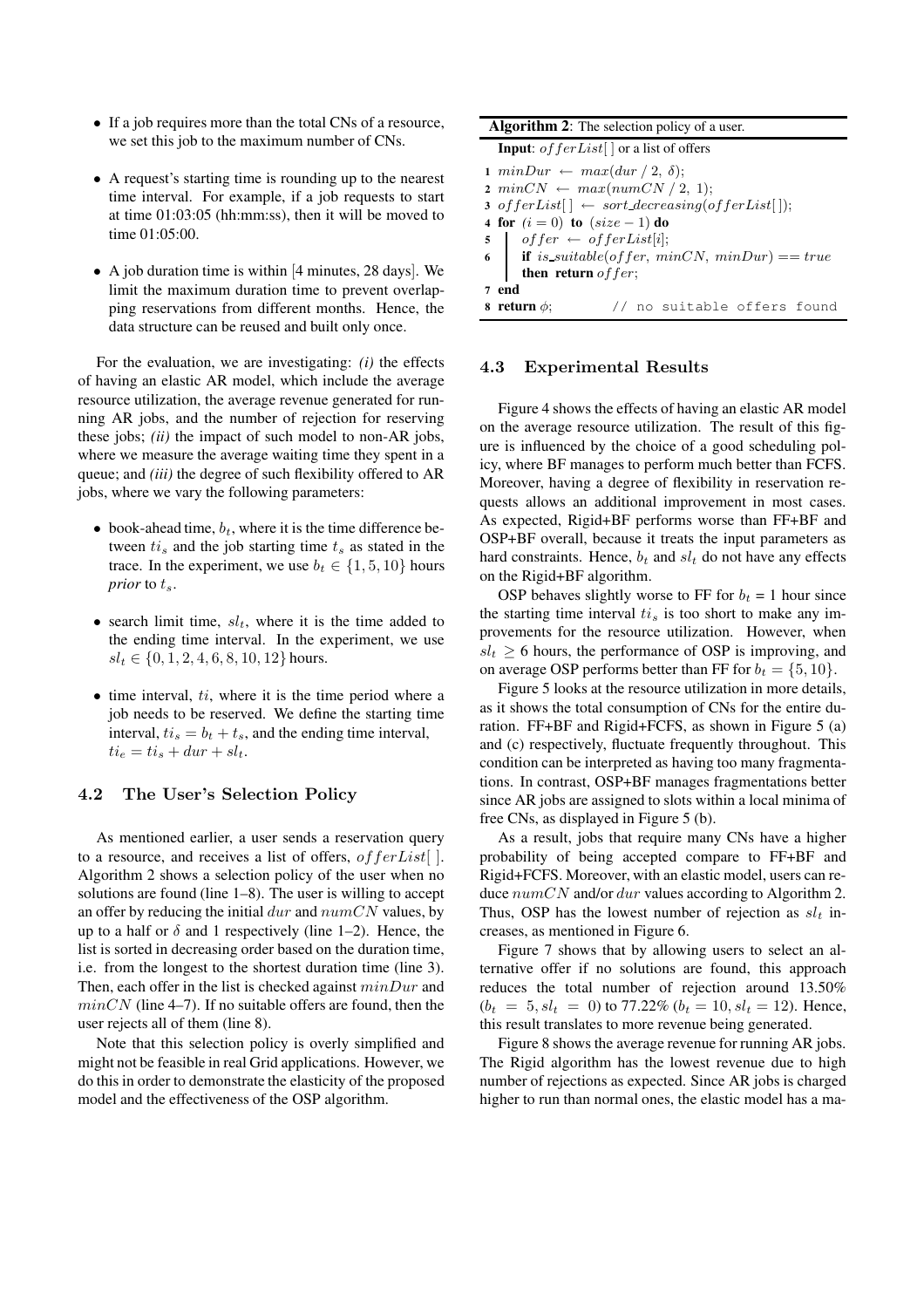

**Figure 4. Average resource utilization.**



Figure 5. Total number of busy CNs over a two-week period, with  $\delta = 5$  minutes,  $b_t = 5$  hours and  $sl_t = 8$  hours.



**Figure 6. Total Number of Rejection (lower is better).**



**Figure 7. Degree of flexibility in reserving AR jobs for the** OSP + BF **algorithm.**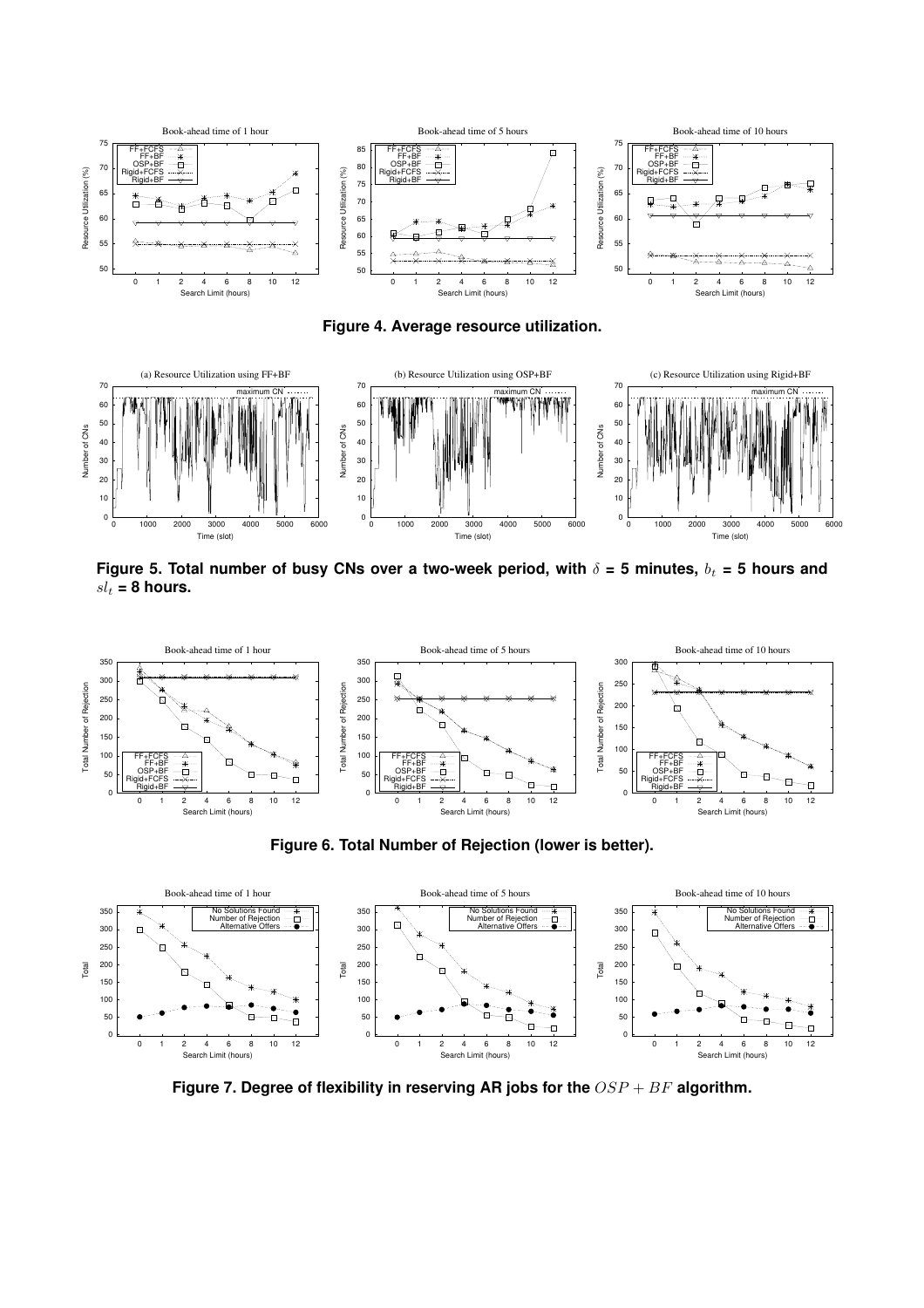





**Figure 9. Average waiting time for non-AR jobs (lower is better).**

jor advantage in generating more revenues, as mentioned earlier. This is because, although a solution might not be found, the user can *self-select* the given offers.

Figure 9 shows the impact of reservation for non-AR jobs, in terms of the average waiting time. The impact is worse when a request has a short time interval, hence no room for flexibility. As  $b_t$  becomes larger, OSP+BF manages to minimize the waiting time significantly. If  $b_t$  is constant, the waiting time is reduced further if  $sl<sub>t</sub>$  becomes larger in some cases. However, this result is influenced by the frequency of jobs arrival rate and the choice of a good scheduling policy, where BF performs better than FCFS.

# **5 Related Work**

Strip packing is a generalization of bin packing [15]. Bin packing is an NP-hard problem, where it aims to minimize the number of bins used to store a set of rectangles. Many variants of bin packing have been proposed by several researchers [3, 21] to find a solution.

A flexible method for reserving jobs in Grids has been presented [7, 13, 14], where they talk about extending the reservation time interval or window in order to increase the success rate. However, they do no provide alternative offers if the reservation is rejected. On the other hand, the work done by [22, 23] provides this important functionality.

The fuzzy model introduced by [22] provides a set of pa-

rameters when requesting a reservation and applies speedup models for finding the alternative solutions. However, no optimization on the resource utilization is considered.

The model proposed by [23] uses a 3-layered negotiation protocol, where the allocation layer deals with flexible reservations on a particular Grid resource. In this layer, the authors also used a strip packing method, but the resources are partitioned into different shelves, and each shelf is associated with a fixed time length, number of CNs and cost. Hence, the reservation request is placed or offered into an adjacent shelf that is more suitable. This will lead into higher resource fragmentations. In contrast, our algorithm aims at reducing these fragmentations, as shown in Figure 5.

## **6 Conclusion and Future Work**

Advance Reservation (AR) in Grid computing is an important research area as it allows users to gain concurrent access to resources by allowing their applications to be executed in parallel. It also provides guarantees on the availability of resources at the specified times in the future.

In this paper, we introduce an *elastic* model, which takes into a consideration of resource utilization when processing reservation requests. With this model, users can query about the resource availability on a given time interval. They can also provide a reservation duration time and/or number of compute nodes needed as soft constraints to the query.